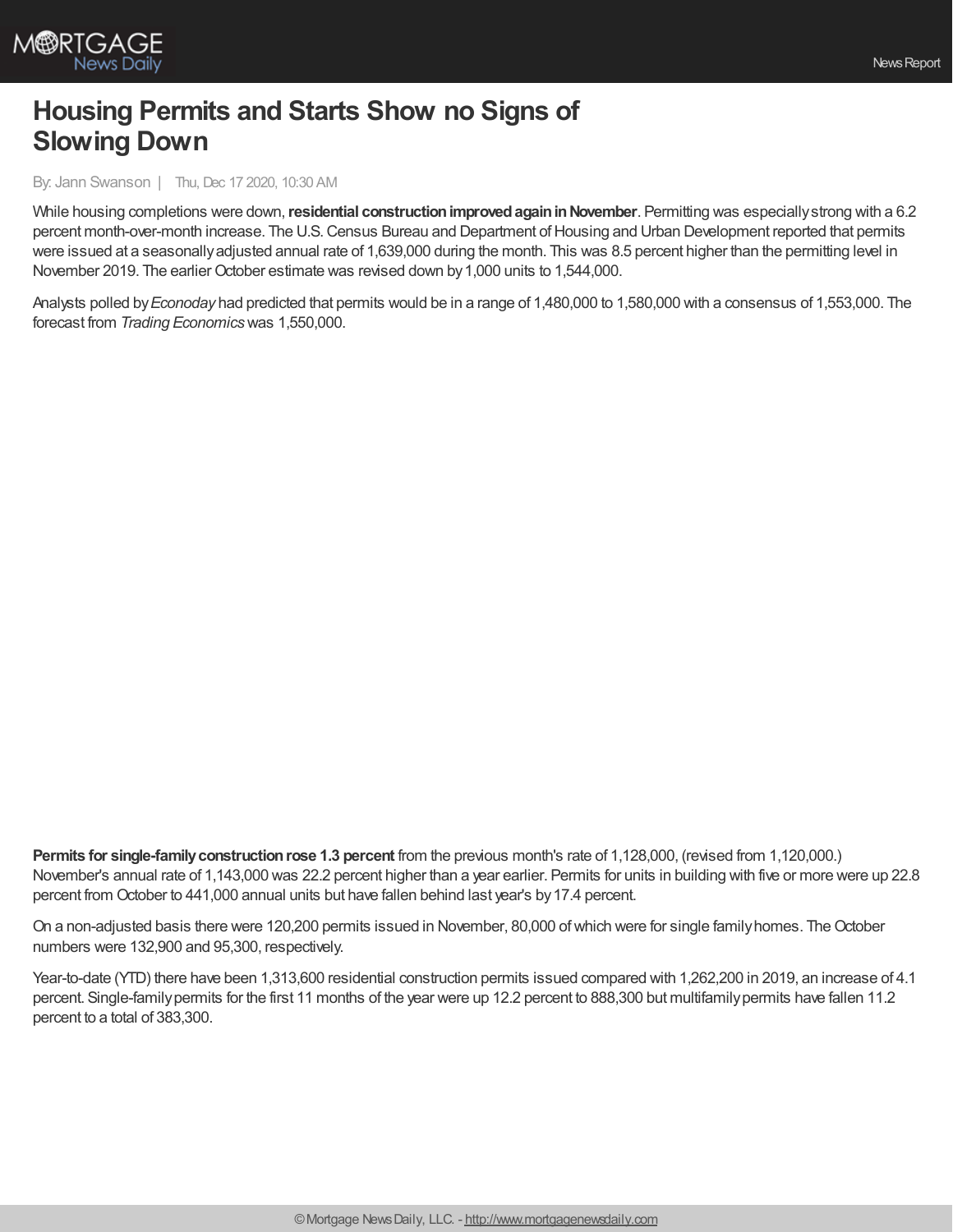

**Housingstarts** were at a seasonallyadjusted annual rate of 1,547,000 units, **a 1.2 percent increase** from the revised (from 1,530,000) estimate of 1,528,000 units. Starts are now12.8 percent above their rate in November 2019.

Both *Econoday* and *Trading Economics* had expected there would be no change in November from the original October starts number. Each had a November consensus of 1,530,000 starts.

Single-familystarts rose 0.4 percent to 1,186,000 units, a 27.1 percent year-over-year change. Multifamilystarts rose 8.0 percent to 352,000 units but are down 16.0 percent year-over-year.

Starts numbered 117,500 in November before adjustment, down from 131,400 in October. Single-family starts were 87,800 and 100,800 for the two periods.

YTDstarts total 1,264,400 compared to 1,181,600 during the same period last year, a 7.0 percent gain. Single familystarts are up 10.1 percent to 901,700 units and multifamilystarts at 351,200, are essentiallyunchanged from 2019.

Completions were down 12.1 percent from October and 4.8 percent from the prior November at 1,163,000 units. Single-familycompletions were also down, 0.6 percent and 4.5 percent respectivelyto 874,000 and multifamilycompletions plunged 34.5 percent to 280,000 units, 5.7 percent lower on an annual basis.

There were **95,300 units completedinNovember, downfrom119,300** the prior month. Single-familycompletions were 74,100 and 80,500 for November and October, respectively.

There have been 1,150,000 residential units completed through the end of November, up 1.6 percent from the comparable period in 2019. Single familycompletions rose 0.3 percent to 818,000 and multifamilyunits total 323,200, 4.9 percent annual growth.

At the end of November there were 1,254,000 units under construction, 589,000 of which were single family. The backlog of permits totals 187,000 and 107,000, respectively.

Permits were 12.9 percent higher than the previous month in the **Northeast** but down 13.4 percent year-over-year. Starts increased by58.8 percent and 27.4 percent from the two earlier periods. Completions were 4.3 percent higher for the month but down 17.1 percent year-overyear.

The Midwest had 3.8 percent more permits issued in November than in October and 5.3 percent more than a year earlier. Starts fell 4.9 percent from October but remain 15.3 percent ahead of the November 2019 pace. Units were completed at a rate that was 17.4 percent